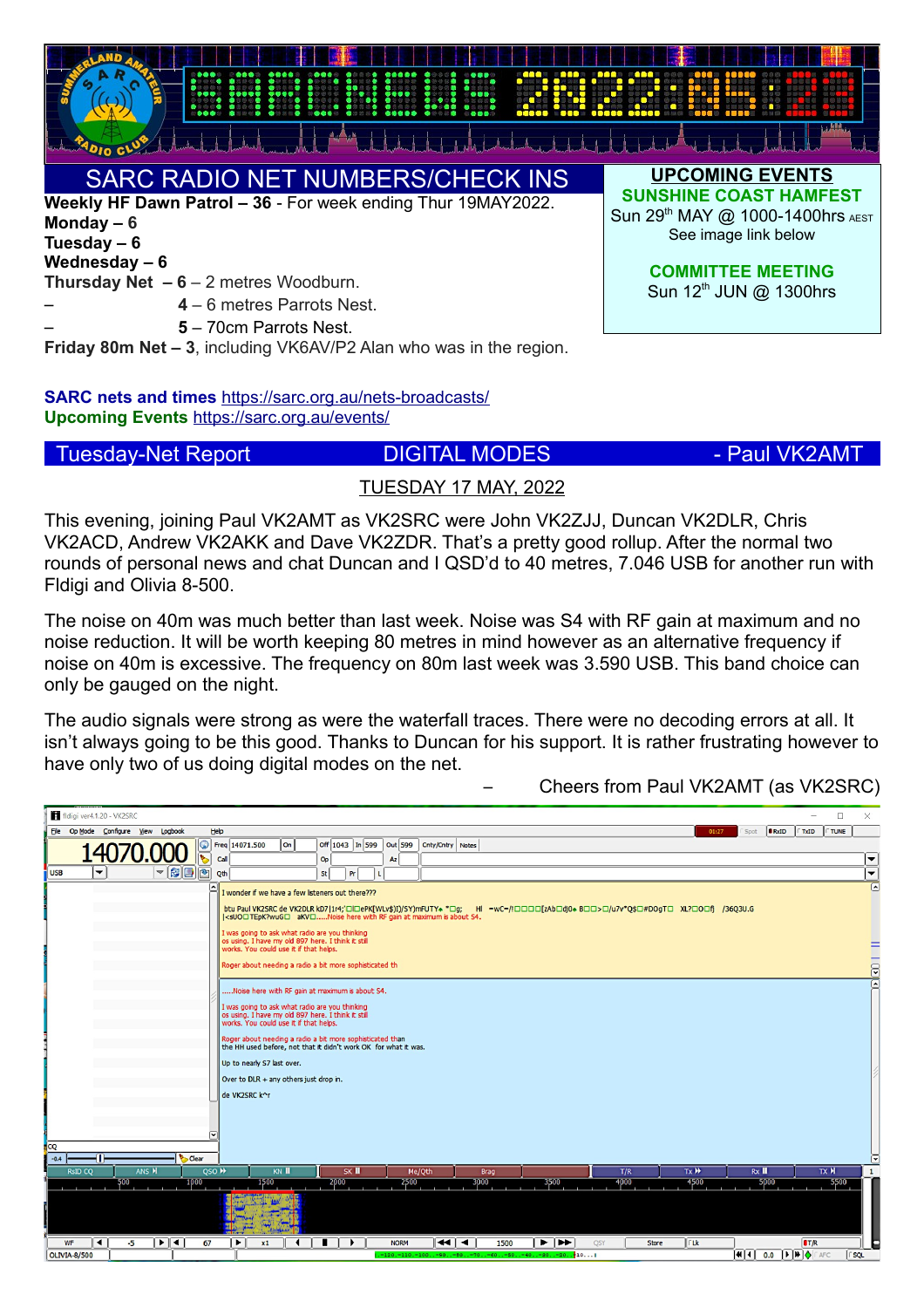## Advanced Syllabus to change - Duncan VK2DL

This week the Australian Maritime College (AMC) informed all their amateur radio exam assessors that:

" In response to the recent ACMA Amateur Radio Update (March 2022) survey results relating to changes to the Advanced Syllabus, please be advised the AMC Amateur Radio Office will be changing to a HAREC compliant Australian Advanced syllabus (attached) effective 15th August 2022.

It should be noted the adoption of the new syllabus will not impact trainers with regards to current training or examination questions.

Changes to the exam bank will be made progressively over the next few months to synchronise the current syllabus with the new HAREC compliant syllabus.

Changes to training programs should incorporate the new Australian (HAREC compliant) syllabus."

Long time SARC educator Duncan VK2DLR greeted the announcement enthusiastically. "It's another step in the long journey to take amateur radio qualifications out of its closed almost cult-like past and into mainstream recognised qualifications. Amateur radio qualifications will never be more than a tiny fraction of employment orientated qualifications. Amateur radio operators will at least get some credit for their qualifications and it opens the door for more cross training between amateur radio and emergency services such as SEC, RFS or Marine Rescue. " he said.

What's "HARC" and how can I see a copy? HARC stands for "Harmonised Amateur Radio Certificate" which is the standard for amateur radio qualifications adopted by the European based CEPT or the "European Conference of Postal and Telecommunications Administrations". As at Noon today, The AMC website has no public announcement of this information. Consequently I'm reluctant to make a copy of their version of the new syllabus until it is publicly released.

However; if you download <https://docdb.cept.org/download/e4b9c459-5726/TR61-02.pdf> You'll have a copy of the original CEPT version. In particular look at pages 12 to 21 inclusive and you'll see something remarkably similar. The AMC document does include some additional material including a formula sheet. Their version may be updated before public release as the formula sheet contains a typo and some inconsistencies.

- 1. ELECTRICAL, ELECTRO-MAGNETIC AND RADIO THEORY
- 2. COMPONENTS
- 3. CIRCUITS
- 4. RECEIVERS
- 5. TRANSMITTERS
- 6. ANTENNAS AND TRANSMISSION LINES
- 7. PROPAGATION
- 8. MEASUREMENTS
- 9. INTERFERENCE AND IMMUNITY
- 10. SAFETY

The new theory syllabus covers the basic ten points and is reasonably close to the current syllabus. SARC Education will be reviewing our course notes and updating the contents of our future courses. - de Duncan VK2DLR.

### Yaesu 857D screen replacement - Dave VK2ZDR

Do you own a Yaesu 857d with a 'tiger striped' or 'waterfall' screen..? There is a way to fix this yourself, with a little bit of desoldering knowledge & a bit of spare time.

I bought my new screen through *RadioWorld UK* online; I decided to do this myself: it was easier than I thought, even after watching some YouTube videos, I found they made it look much harder than it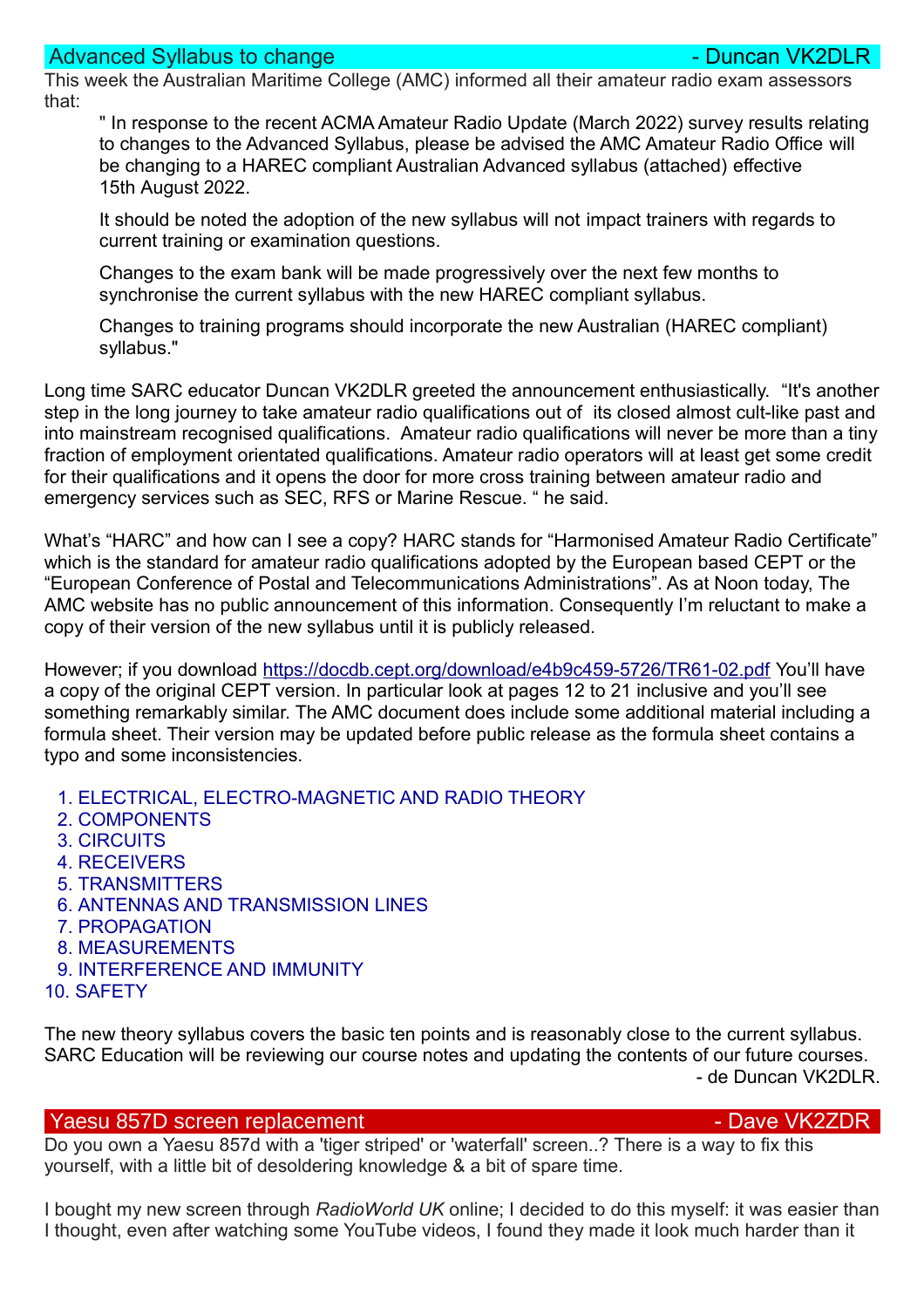was, some even removed bits that didn't need removing. ie; the VFO knob, no need to even touch this, it has a plug on the rear.

I guess the "hardest" part would be desoldering 4 little pins that are in a small connector on the screen board. (3x White & 1x Yellow wires). *This is NOT the VFO cable, this is fully plug 'n' play.* I used solder wick, which worked well actually. (take note of orientation)

Re-Solder this plug into the new screen board, keeping an eye on the solder joints between each pin...(make note of the yellow wire end when you pulled it out)

Only other little issue was getting the new screen back into the head unit, i found out the top row of buttons needed to be slightly moved (use a small screwdriver) to

allow the screen to slide down behind them, then "PRESTO", straight back in the new one went.

Put all the screws back & turned it on, *see attached photo*...





*- Dave VK2ZDR (the ZuluDoctoR)*

### Letter to the Editor

SARC News recently heard from longtime member Peter Cornelius, DL5BCT (ex VK2CPC ex VK2XHR ex DG0BB)

Peter is our most DX of members, and gained permanent membership as the winning prixe in a SARC raffle many years ago.

Here's his message, edited for brevity – (thanks to Chris VK2ACD) Thanks for the continued newsletters, I appreciate the press work as it kind of keeps me up to date, that far away...

This is to give a brief heads-up that I now have a ZS6BKW antenna up in the garden, and it seems to work. Allegedly, that gives me 40, 20, and 10 metres (and a couple of others). I also seem to have found a way to control my local QRM which was a royal pita -- unless my neighbours decided to switch off their broadband transmitter. If that really holds, its amazing what a simple ferrite can do in the right spot.

Over the last several days the SARC Facebook page has been updated daily by a Billboard image; titled 'The Straight Key'. The Billboard's goal is to lighten up the challenging atmosphere that we all have been enduring for the last few years. With COVID, bushfires, recent floods and continuing rain, has damped many a spirit.

I plan to post, on a near daily basis, these billboard messages of cheer, hope, and on the rare occasion some insight about amateur radio. If you want to be updated, please 'follow' us and give the page a 'like'. Cheers.

<https://www.facebook.com/SummerlandARC>